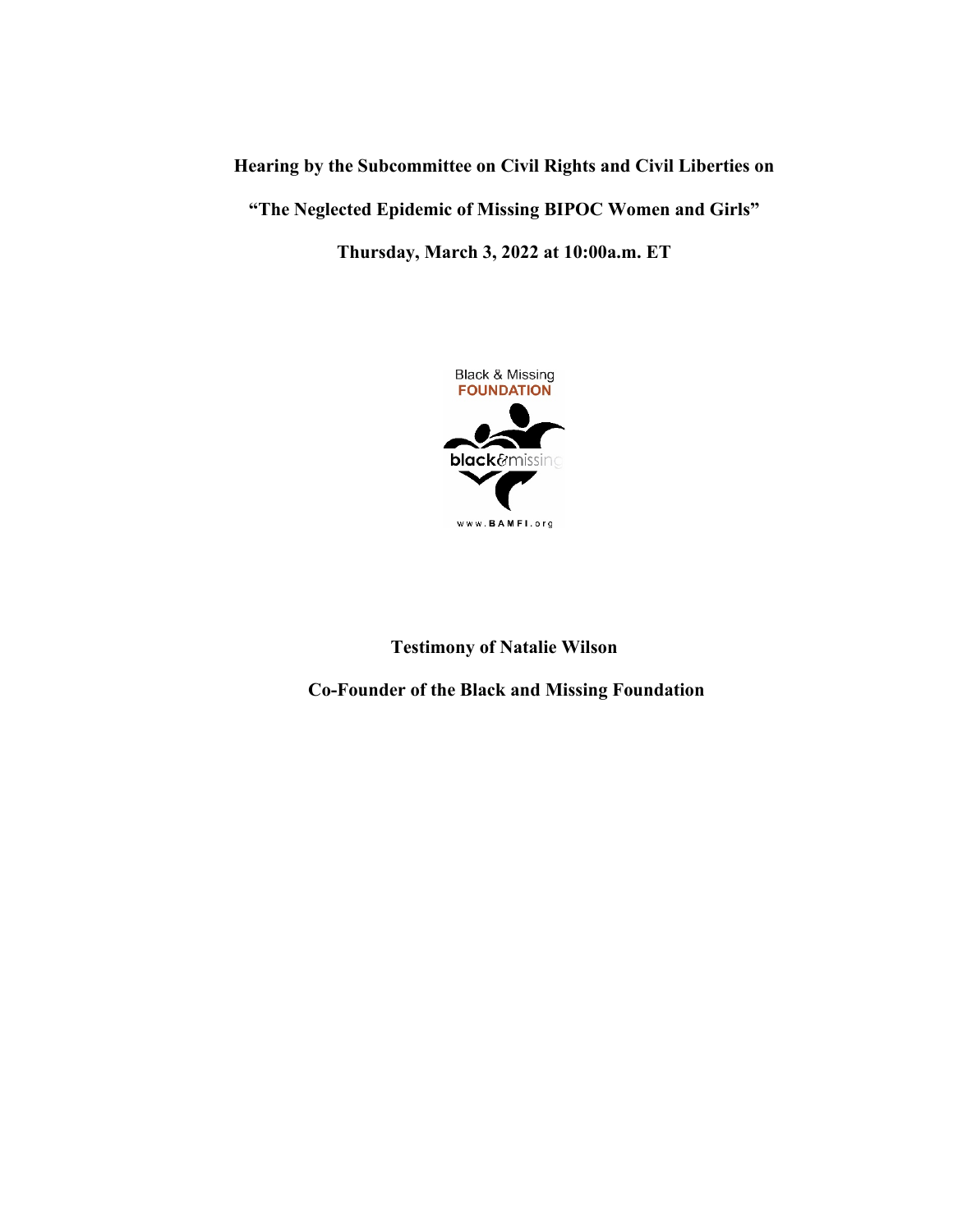Good morning, Chairman Raskin and members of the Subcommittee on Civil Rights and Civil Liberties. I am Natalie Wilson, co-founder of the Black and Missing Foundation, a nonprofit organization that brings awareness to missing persons of color around the country. I am pleased to provide testimony today on the issue of missing women and girls of color.

My sister-in-law and I started the foundation after hearing about the case of Tamika Houston, who disappeared in Spartanburg, SC. It was disheartening to us that her family struggled to get national media coverage on her disappearance. Yet another missing young woman, Natalee Holloway, was dominating the national headlines. Was it a coincidence? We were on a mission to find out. What we discovered was eye opening. While missing persons of color made up 40% of the missing population, their stories were rarely told by the media, and they often struggled to get sufficient law enforcement resources to bring their loved ones home.

We are not naive enough to believe that every missing person's case will get media coverage. However, missing persons of color cases only get 7% of national media coverage. We can name Gabby Petito, Natalie Holloway, Chandra Levy and many other white women who have gone missing. But can you name any persons of color that have garnered national media coverage? We want our missing to be household names too.

At the heart of it, race is clearly an underlying factor in the disparity in these missing person cases. When we peel back the layers, we find that these families deal with several stereotypes that stigmatize and dehumanize missing persons of color and ultimately impact the resources and support they receive. Our missing deserves to be treated equally.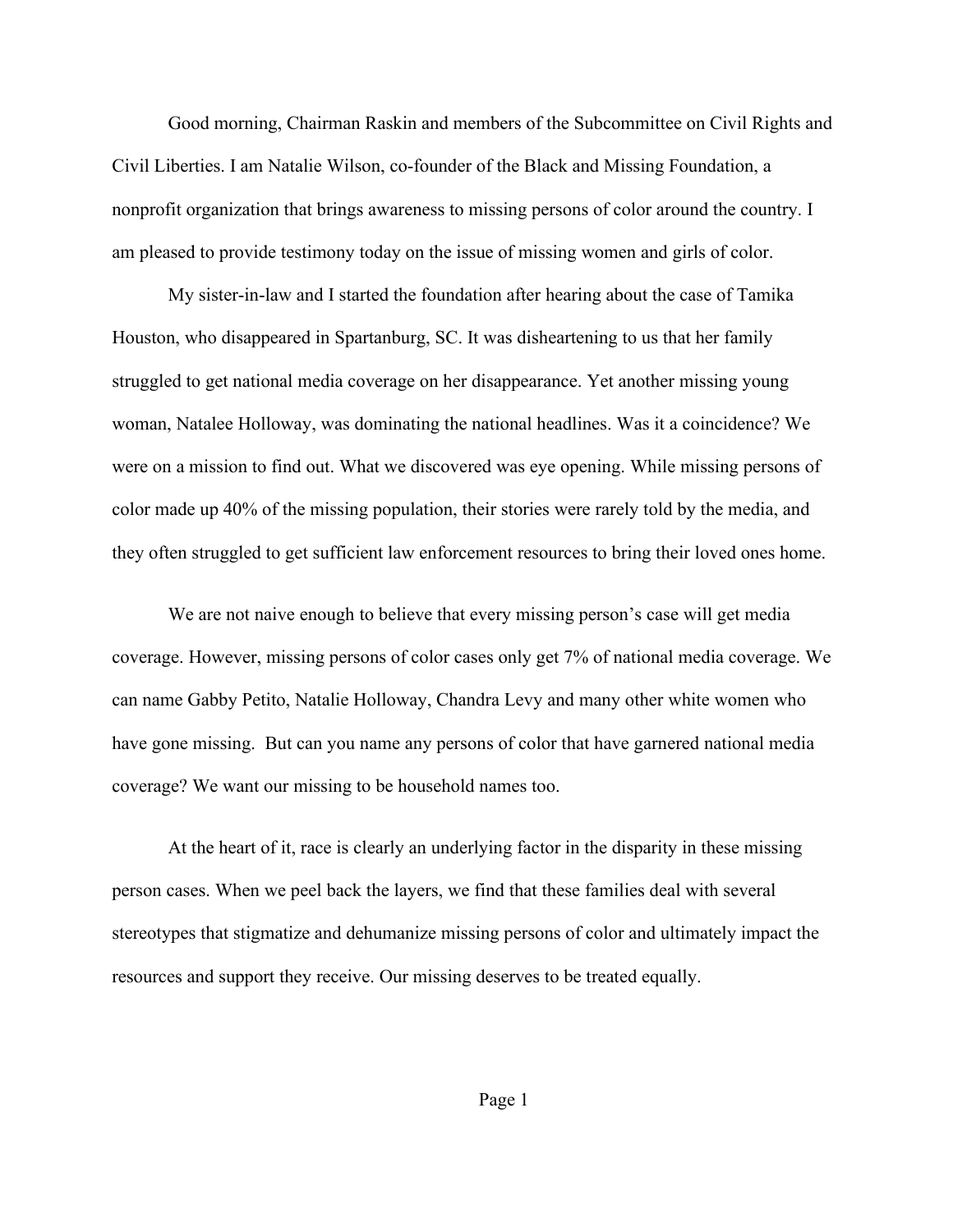The three most common stereotypes for missing people of color are the runaway child, the thug or criminal and the undeserving poor.

#### **The Runaway Child**

When children of color go missing, they are often stereotyped by law enforcement as runaways. From our interactions with families, we find that nine out of 10 children of color reported missing are classified as runaways. If you are classified as a runaway, you don't get the amber alert or any media attention at all. There is no urgency to find them. This stigma further delays search efforts and steals precious time to collect evidence. So many clues may be lost that you can never get back. A great example is the case of Kennedy High. She was classified as a runaway when in fact she was a victim of sex tracking.

We must remember that these children are minors and stop adultifying them. Even if they did run away, they are still children who must be found. Sadly, black girls are more often victims of sex trafficking and not runaways.

## **The Thug or Criminals**

With missing adults, particularly black males, we often find them stereotyped as being involved in criminal activity. This stigma hampers efforts to find them because there is a mindset that their actions or deviant behavior led to their disappearance. These individuals are viewed as a burden to society and our tax dollars. We must not forget these are sons and daughters and mothers and fathers—their lives matter. This is the same case with women being labeled as prostitutes or promiscuous.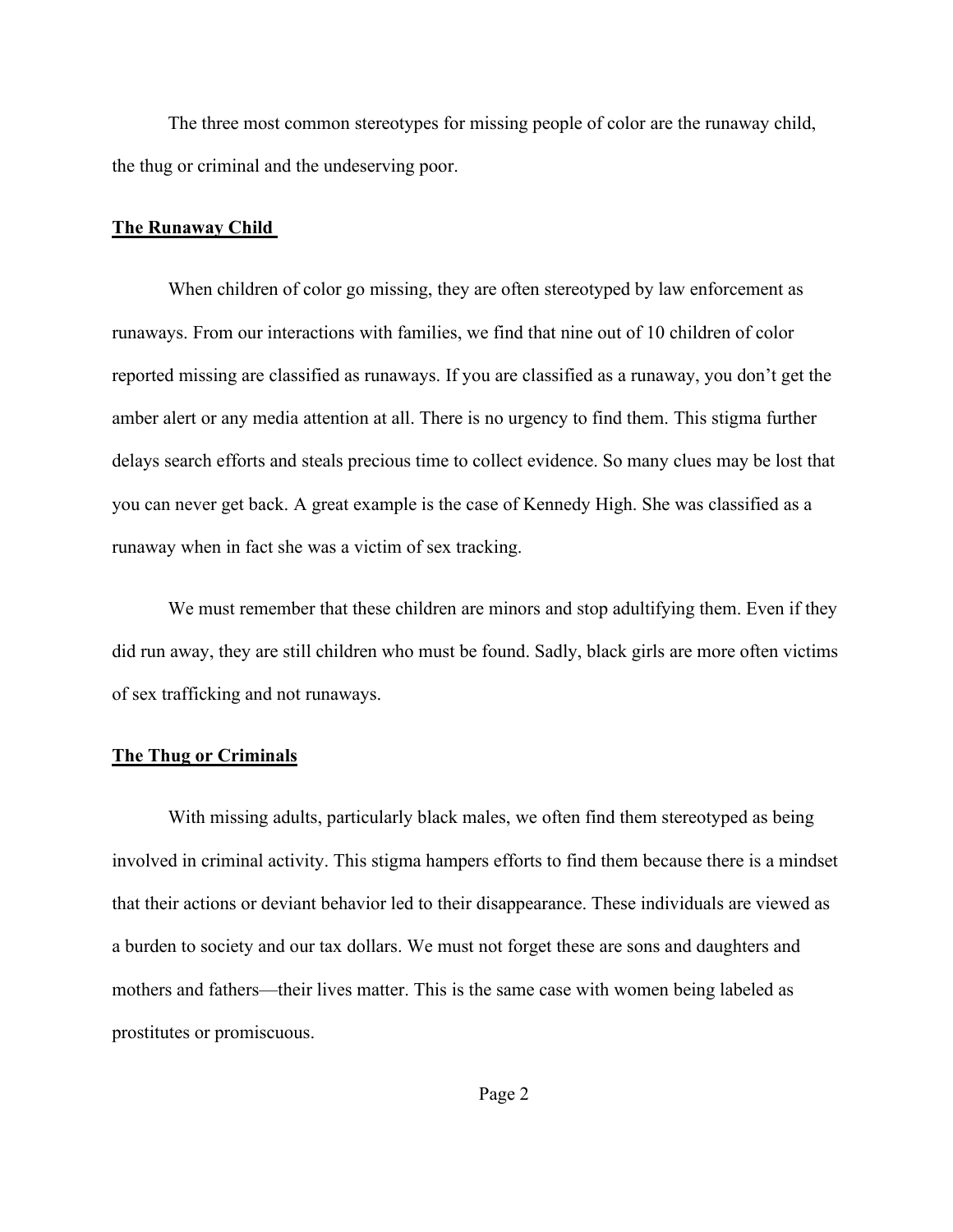For example, in Cleveland there was a serial killer who went undetected for years because law enforcement didn't take these cases seriously. When loved ones reported a family member missing law enforcement was often dismissive and stereotyped their loved ones as drug addicts or prostitutes when in fact they had been murdered. Their bodies were eventually discovered buried on the serial killer's property. How disheartening is that?

Intentional and unintentional biases as well as insensitivity has led to stereotyping of missing people of color, which leads to these cases not being taken seriously.

#### **The Undeserving Poor**

There is also a stereotype that these individuals aren't worthy of news coverage or our attention because this type of activity is typical for low-income neighborhoods and is par for the course. Often the gatekeepers at the stations are middle to upper-class white males who don't have any connection to these communities. In our nearly 14 years as a nonprofit organization, we have seen firsthand how our nation has become desensitized to the plight of missing people of color who come from marginalized communities. The perception is that when someone of color is reported missing, no one will miss them, so why dedicate the resources to finding them. We are doing a disservice to this nation when we turn a blind eye to the most vulnerable among us.

#### **Promising News**

We've been sounding the alarm for 14 years and people are now starting to listen. Last year, HBO launched a four-part docuseries that provided an insider's look that families of color

Page 3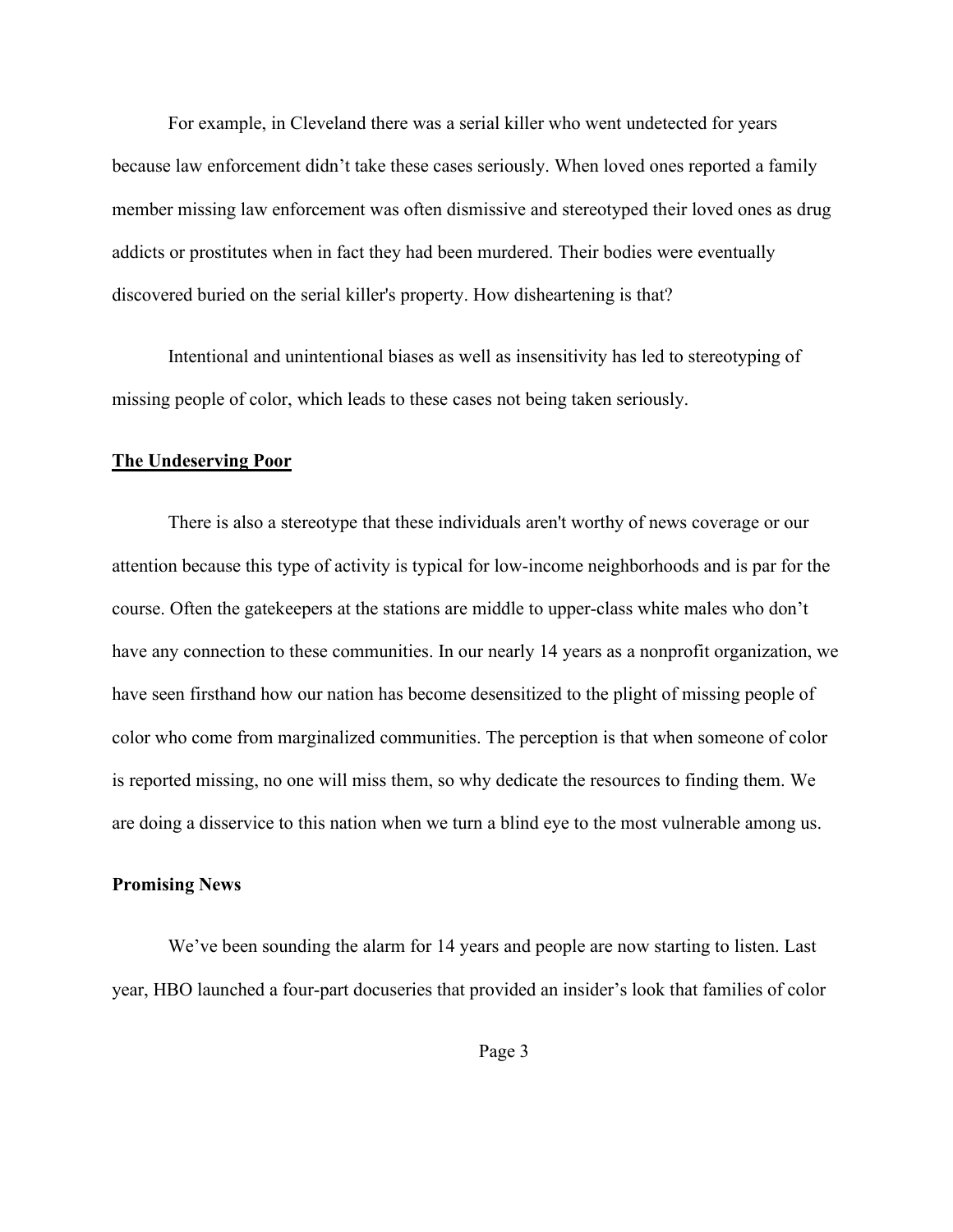face as well as the organization for getting media coverage and law enforcement assistance and resources.

The Black Press has been instrumental in providing visibility for our cases. The Black News Channel has a weekly missing persons series on their platform.

In 2021, the New York Times, CBS News and NBC Universal the black employees network reached out to us to start conversation with their staff.

Access Hollywood has launched a monthly missing person series.

As a result, we've been able to help find and bring closure to close to 400 families.

# **Challenges and Solutions**

Race shouldn't be a barrier to media coverage and law enforcement support. Even though we've been sounding the alarm for 14 years, there is still more work to do. Here are the challenges and possible opportunities for change:

#### *(1) Database and accurate reporting*

The data available is not robust or reliable to paint a full picture of the magnitude of the problem. We believe the numbers are much higher based on the following info:

Causes of underreporting:

All missing Latinos are being classified as white although research has shown [at least](https://www.pewresearch.org/fact-tank/2016/03/01/afro-latino-a-deeply-rooted-identity-among-u-s-hispanics/)  [24% classify themselves as Afro-Latino,](https://www.pewresearch.org/fact-tank/2016/03/01/afro-latino-a-deeply-rooted-identity-among-u-s-hispanics/) otherwise identifying as Black.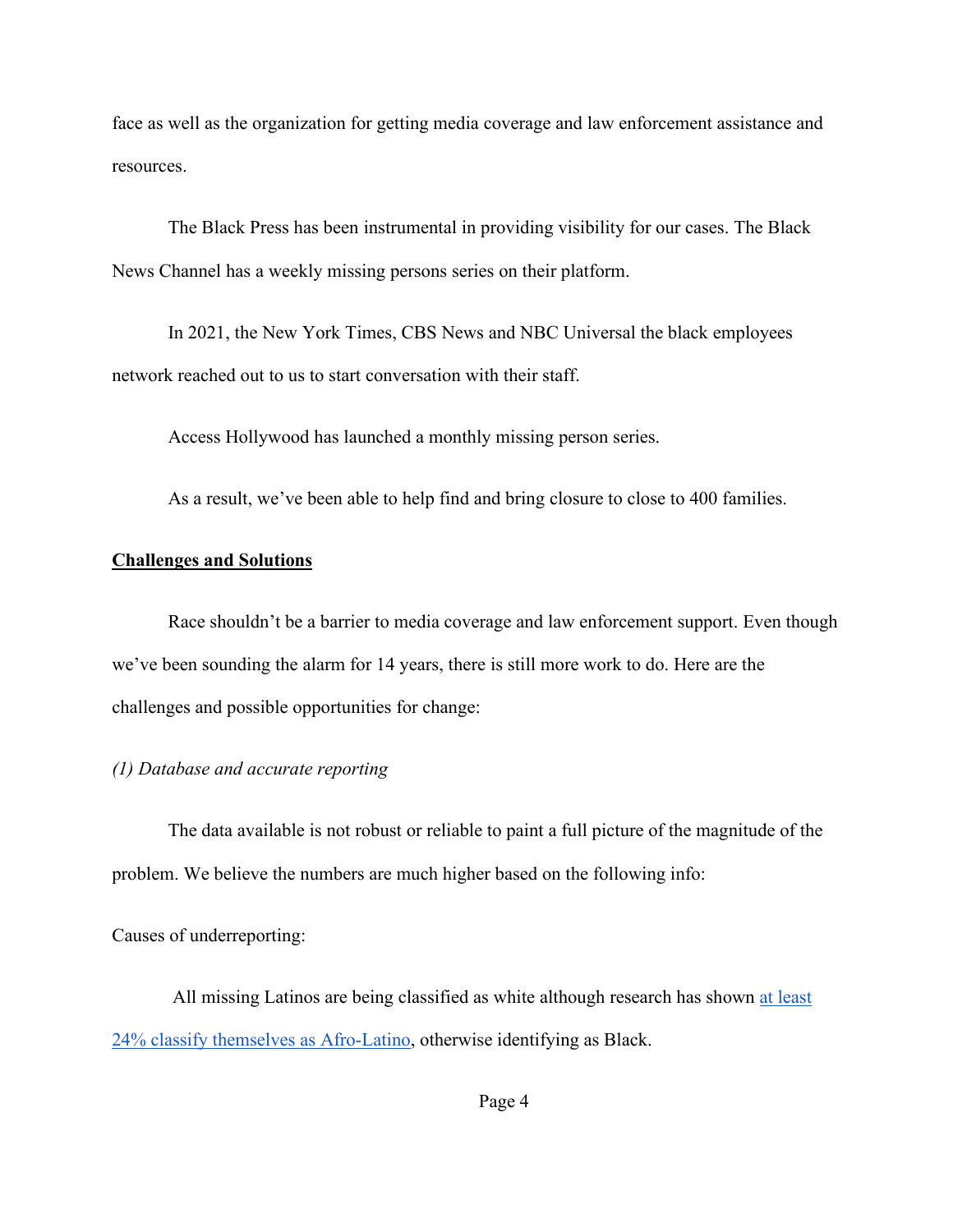Immigrants don't always report their missing because of fear of deportation.

No one is keeping track of the whereabouts of those who are homeless, in foster care or part of the social services system.

#### *(2) Law enforcement*

There is no uniformity in policies across jurisdiction throughout the U.S. specifically for guidelines for reporting a missing person. In some cities there is no prohibition in reporting where in other localities it can be as much as 24 to 48 hours. We know that time is of the essence when a person goes missing to collect clues and evidence that could help bring a missing person home.

The classification of "Runaway" should be prohibited. When children are reported missing, resources should be dedicated to find them.

Law enforcement are the first gatekeepers to awareness or media coverage. They are typically the ones who would alert the media when a person goes missing to get coverage. It goes back to the classification of these individuals. How do they decide which cases they report to the media? There needs to be set criteria so that biases do not come into play.

Collectively, we need to review and modify the criteria for amber alerts.

# *(3) Media*

I want to share examples of the power of media coverage. Within 14 minutes of a segment on The View airing we received a tip that led directly to the missing child.